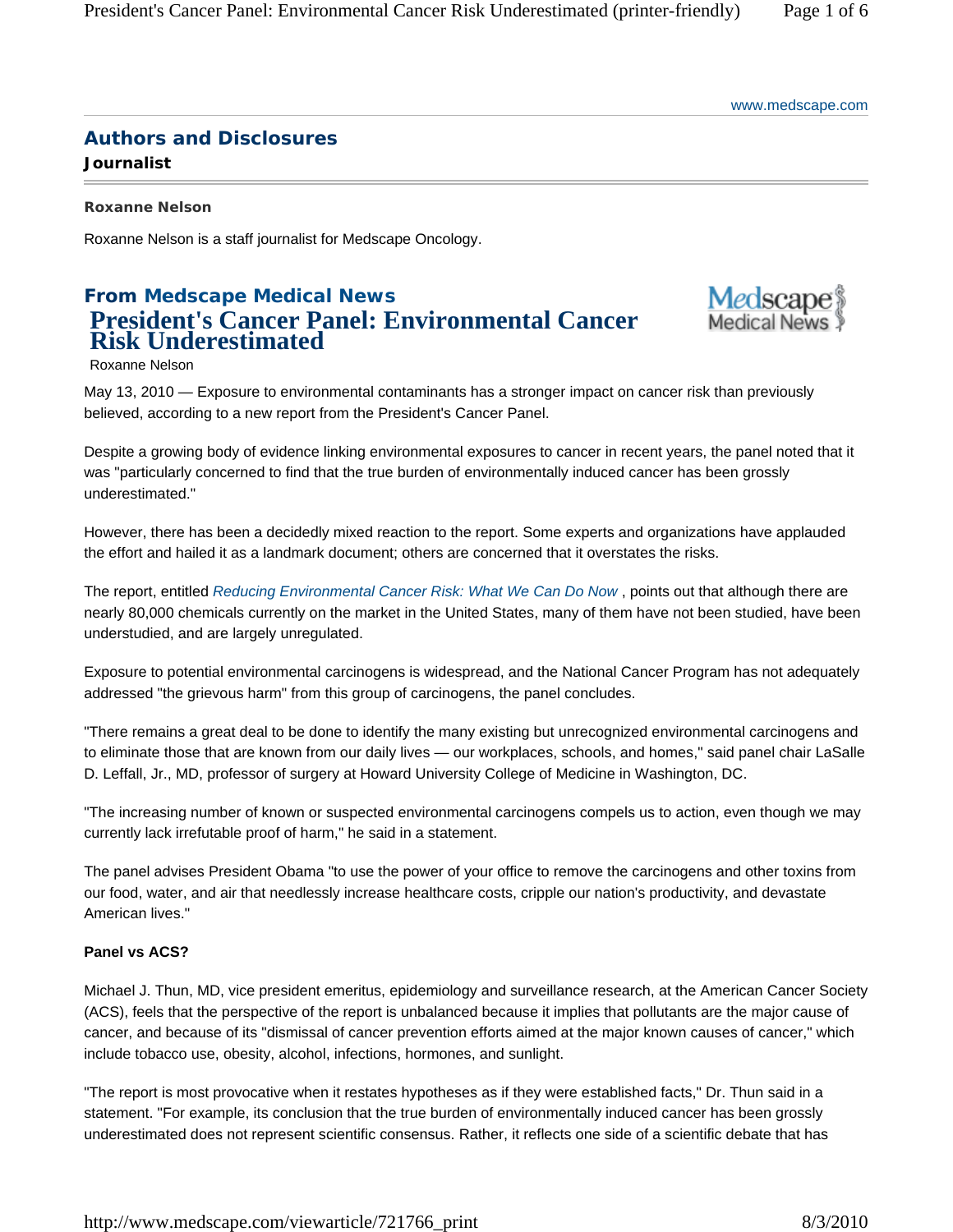continued for almost 30 years."

Although there is no doubt that environmental pollution is critically important to the health of humans and the planet, Dr. Thun said, "it would be unfortunate if the effect of this report were to trivialize the importance of other modifiable risk factors that, at present, offer the greatest opportunity in preventing cancer."

However, Jonathan Samet, MD, MS, professor and Flora L. Thornton Chair in the Department of Preventive Medicine at the Keck School of Medicine at the University of Southern California, Los Angeles, emphasized that these comments should not be viewed as "the panel vs the ACS," even though some of mainstream media has portrayed it as such.

Many elements of this report are entirely in synch with the ACS's own recently published paper on environmental factors and cancer risk, said Dr. Samet, who is cochair of the ACS Cancer and the Environment Subcommittee.

Issues that are highlighted and consistent in both reports include the accumulation of certain synthetic chemicals in humans and in the food chain, possible combination effects of low doses of multiple chemicals, potential radiation risks from medical imaging devices, the large number of industrial chemicals that have not been adequately tested, and the potentially greater susceptibility of children (*CA Cancer J Clin*. 2009;59:343-351).

"This is an old debate, dating back to the 1970s," Dr. Samet told *Medscape Oncology*. "The dilemma is that there have literally been thousands of new chemicals coming into the marketplace, and we have limited knowledge of their toxicity."

Because many of these agents have not been screened, it is not known what health effect, if any, exposure to these chemicals will have, he added.

"Do we assume that something is safe until it causes harm, or vice versa?" Dr. Samet asked. "That is a key point in this paper."

The panel writes that the "prevailing regulatory approach in the United States is reactionary rather than precautionary," meaning that human harm must be proven before action is taken to remove or reduce exposure to an environmental toxin. This approach should be reversed, and replaced with a precautionary prevention-oriented strategy, according to the report.

"Whether one takes a precautionary approach before all the data are in is an important question," said Dr. Samet, adding that this particular viewpoint comes across very strongly in the report.

**We are not facing the next asbestos.** 

Improvements are needed in testing for toxicity, and there is "no doubt that we are not on top of testing yet," he explained. "But this paper will reopen the discussion and raise questions that have been asked before; namely, what strategies are needed to provide assurance to the public."

But for right now, there is no reason "to push an alarm button," Dr. Samet said.

"We are not facing the next asbestos."

"This paper is the beginning of a discussion and not the final word on it," he said.

#### **Redirect Efforts?**

One of the concerns of the ACS, reiterated by Graham A. Colditz, MD, DrPH, is that the "excitement and fear this report is likely to stir up could direct efforts away from combating known lifestyle factors that have a much larger effect on cancer risk than environmental contaminants."

Dr. Colditz, the Niess-Gain Professor of Surgery and professor of medicine at Washington University School of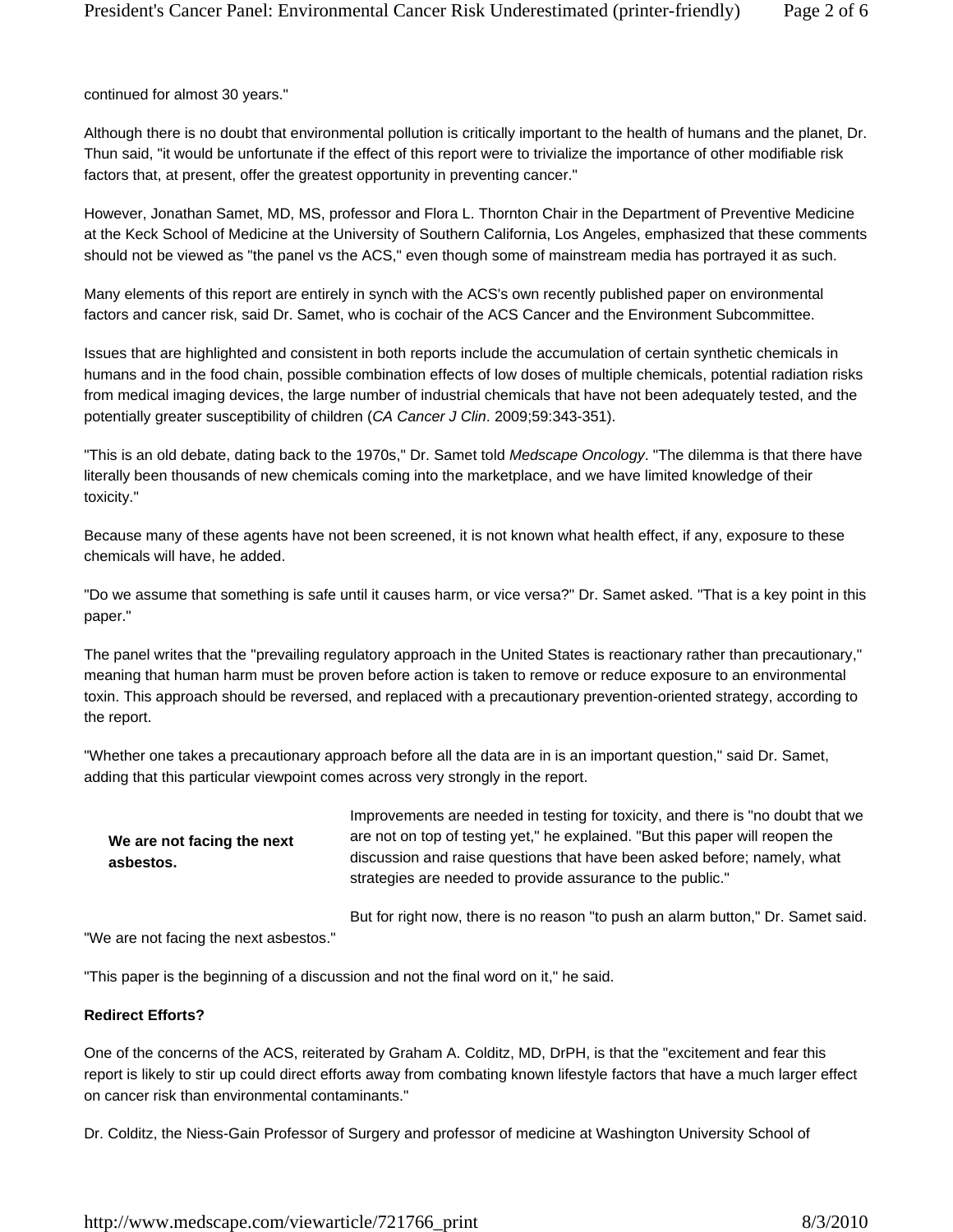Medicine, in St. Louis, Missouri, has coauthored a book on cancer prevention.

In an interview with *Medscape Oncology*, he questioned the need to focus so much effort exploring a topic that has such a modest risk on cancer development, particularly at a time "when we know we're in the midst of an obesity epidemic, we know that we're not as physically active as we should be, and we know that 20% of the population still smokes."

The numbers for environmental exposures were rigorously reviewed in the mid-1990s, Dr. Colditz pointed out. Current evidence shows that pollutants cause only 1% to 4% of all cancers. This is in contrast to obesity and tobacco, which cause 20% and 30%, respectively.

"Even when occupational exposures are added in, lifestyle factors trump environmental factors by at least a factor of 6," he said. "More than half of all cancer can be prevented with what we know today, and pollutants make up only a small part of this."

"The precautionary principle is fine, but should still be based on some amount of data so as to prioritize our efforts and where we put our focus," he said.

How this issue is covered has an impact on the public's overall perception of prevention and preventability of cancer, Dr. Colditz added. "Our social strategy should be to reduce the cancer burden in society — and where we can make the greatest gains."

#### **Support for the Findings**

Other scientists and physicians have embraced the findings and praised the report.

"The report was certainly comprehensive and clearly outlined," Samuel S. Epstein, MD, professor emeritus of environmental and occupational medicine at the University of Illinois at Chicago School of Public Health and chair of the Cancer Prevention Coalition, told *Medscape Oncology*. "I have no criticisms of it, and I do think that it will have a significant impact on public policy."

He added that concerns about avoidable causes of cancer were summarized in a January 23, 2009 press release from the Cancer Prevention Coalition, which was endorsed by 20 leading scientists and public policy experts. That statement urged President Obama to prioritize prevention in his comprehensive cancer plan.

At a news conference sponsored by the Breast Cancer Fund, Richard Clapp, DSc, MPH, professor of environmental health at Boston University's School of Public Health, in Massachusetts, and one of the experts who submitted testimony to the panel, stated that a shift is needed to a more proactive and precautionary approach. This would put the responsibility on the manufacturer to ensure that products are safe, and give more incentive to the development of safer chemicals.

Jeanne Rizzo, RN, CEO of the Breast Cancer Fund, said in a statement that the panel "levels a hefty critique of failed regulation of environmental contaminants, undue industry influence, and inadequate research and funding."

She noted that the government and the institutions that advise it have been "locked in a cancer-fighting paradigm that has failed to look at the complexity of cancer causation and, in so doing, have missed the opportunity to create a national campaign for cancer prevention."

However, the American Council on Science and Health, which receives industry funding along with funding from various other sources, was highly critical of the report, saying it "practically plagiarizes the work of antichemical activist groups, including the Environmental Working Group's catchphrase that babies are 'prepolluted'."

#### **Difficulty in Studying Causality**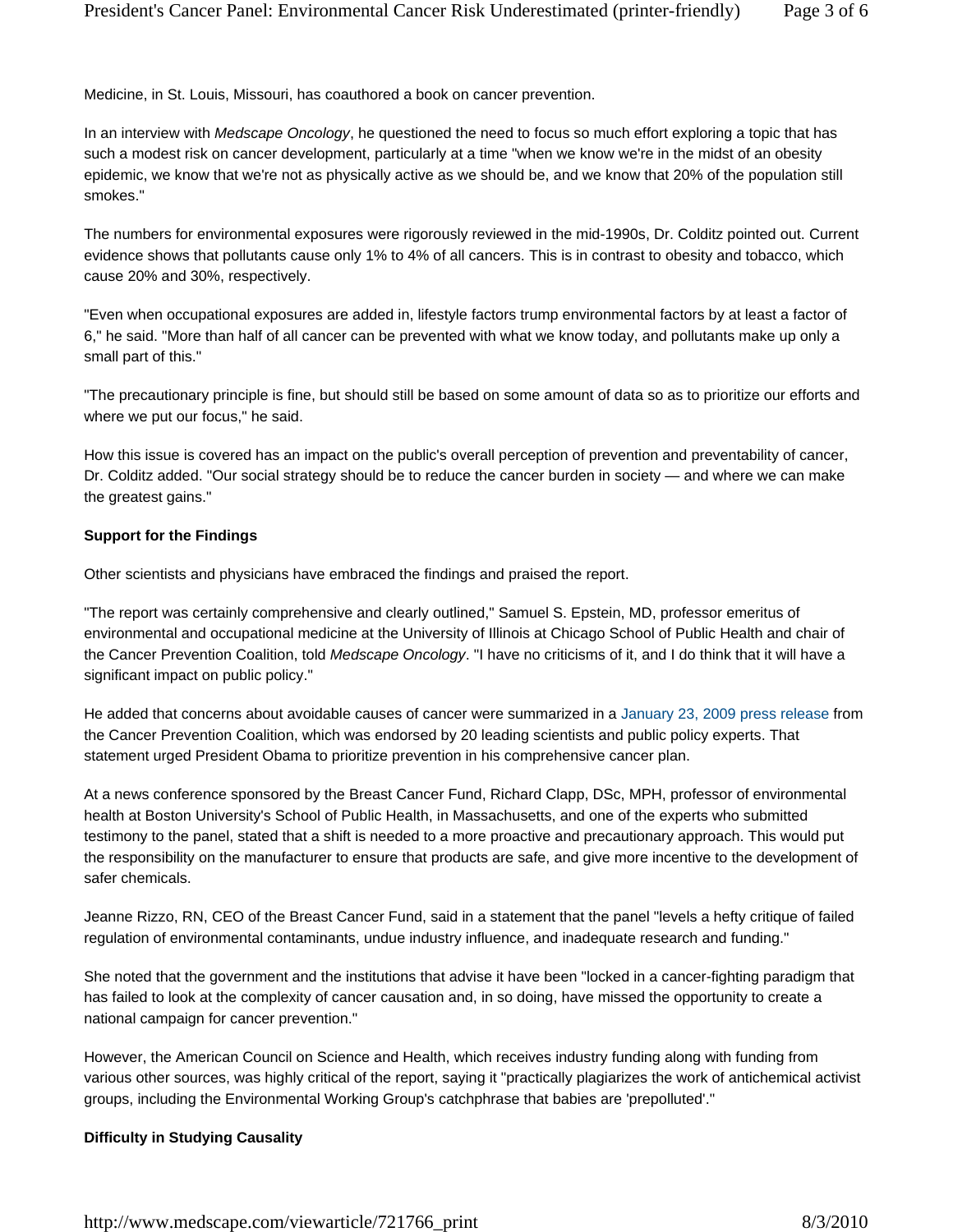Research on environmental causes of cancer has been limited by low priority and inadequate funding and, as a result, the cadre of environmental oncologists is relatively small, according to the panel's report.

Ted Schettler, MD, MPH, science director of the Science and Environmental Health Network, agrees, but acknowledges the difficulty in studying causality when it comes to environmental toxins.

This is because of the very nature of cancer biology, he told *Medscape Oncology.* "The disease has a long latency period in most cases, which makes it inherently difficult to study and figure out causal events."

People often do not recall or know what they might have been exposed 10 or 20 years ago, or early in life, he said. "We can't really pull one thread of the web."

This is in contrast to defining smoking as a cause of lung cancer, which was far more straightforward. "It was easy to study exposure levels and to ask people about their smoking habits," he said in an interview. "But if you ask someone with leukemia if they were exposed to benzene, chances are they wouldn't have any idea."

One of the strengths of the report is that it takes into account mixtures of chemicals, which many studies fail to do, Dr. Schettler pointed out. "Exposure to mixtures of substances, combined with lifestyle factors, can alter susceptibility to carcinogens," he said. "We don't live in a world of single causal events, and it is much too simplistic to single out individual factors."

## **It is much too simplistic to single out individual factors.**

With respect to the criticism that has been offered, Dr. Schettler emphasized that he has a "hard time buying the argument that people will ignore the detrimental effects of smoking and obesity because we're talking about environmental pollutants."

"People are capable of understanding that there are multiple causes for things," he said. "Automobile accidents are a prime example of that."

**Clinicians should be routinely asking about workplace exposures.** 

Dr. Schettler pointed out the recent episode with Toyota, in which vehicles were recalled for sticking gas pedals. "Having a stuck gas pedal can cause an accident, but nobody thinks the stuck gas pedals are the major cause of automobile accidents," he said. "It's just one of many causes."

He also agrees that better testing and evaluation are needed. "With chemical regulation, we don't even begin to do the job we should be doing," Dr.

Schettler explained. "We have a program for pesticides, but other chemicals get on the market without any safety data at all."

"Clinicians should be routinely asking about workplace exposures," he added. "This is something that is not typically included when taking a medical history."

#### **Panel Report**

The President's Cancer Panel was established by the National Cancer Act of 1971, and is charged with monitoring the National Cancer Program and reporting annually to the president. The panel normally has 3 members, appointed by the president, but currently there are only 2 — Dr. Leffall, the chair, and Margaret L. Kripke, PhD, emeritus professor at the University of Texas MD Anderson Cancer Center in Houston.

Champion cyclist and cancer survivor Lance Armstrong has previously served on the panel, but did not work on this year's report.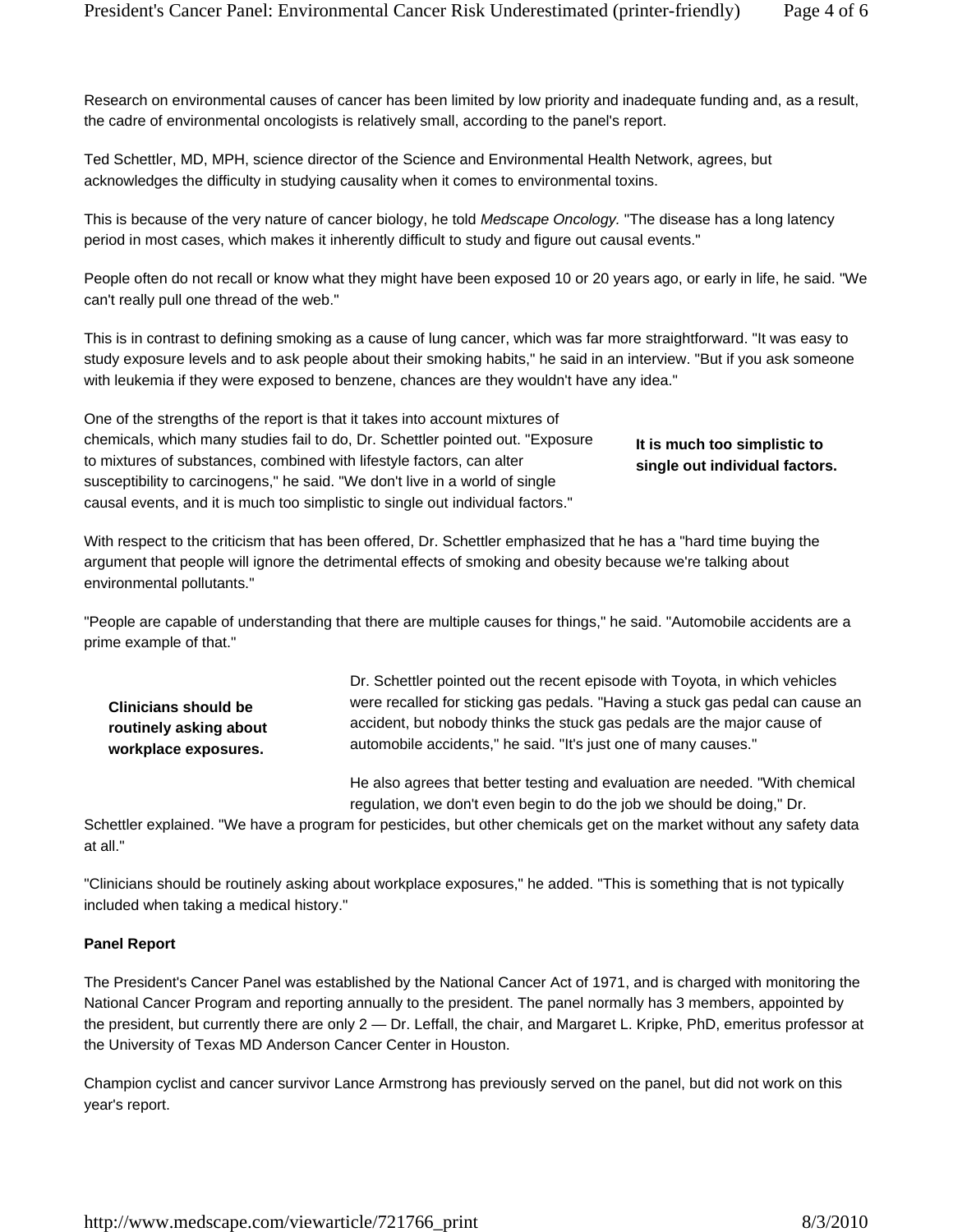Between September 2008 and January 2009, the panel held 4 meetings to evaluate the state of environmental cancer research, policy, and programs addressing the known and potential effects of environmental exposures on cancer. They received testimony from 45 invited experts from academia, government, industry, the environmental and cancer advocacy communities, and the public

Dr. Leffall told the *New York Times* that the panel stands by their report, and that it is an "evenhanded approach, and an evenhanded report," and that they "didn't make statements that should not be made."

He acknowledged that even though it is currently impossible to pinpoint how many cancer cases stemmed from environmental exposure, he is confident that after sufficient research has been conducted, the panel's assertion that the problem has been grossly underestimated will be confirmed.

The panel recommends concrete actions that government, industry (health, research, advocacy), and individuals can take to reduce cancer risk related to environmental contaminants, excess radiation, and other harmful exposures. The recommendations for individuals include filtering tap water and eating organic foods, as previously reported.

Other key recommendations are to:

- Increase, broaden, and improve research regarding environmental contaminants and human health.
- Raise consumer awareness of environmental cancer risks and improve understanding and reporting of known exposures.
- Raise healthcare provider awareness of environmental cancer risks and the effects of exposure.
- Enhance efforts to eliminate unnecessary radiation-emitting medical tests and to ensure that radiation doses are as low as reasonably achievable without sacrificing quality.
- Aggressively address the toxic environmental exposures the American military has caused, and to improve response to associated health problems among both military personnel and civilians.

#### **On the Legislative Horizon**

Independent of this report, there has been a recent flurry of activity on the local, state, and federal levels, addressing potential health risks from chemicals and environmental toxins. One is the Safe Chemicals Act of 2010, introduced by Sen. Frank R. Lautenberg (D-New Jersey) on April 15, which would overhaul the 1976 Toxic Substances Control Act.

The bill requires safety testing of all industrial chemicals, and puts the burden on manufacturers to develop and submit a minimum dataset for each chemical they produce. The Environmental Protection Agency would have full authority to request additional information needed to determine the safety of a product.

There has also been activity focused on bisphenol A (BPA), which is widely used in the production of polycarbonate plastics and epoxy resins, and is found in plastic food and drink containers. In its report, the panel notes that over the past decade, more than 130 studies have linked the chemical to breast cancer, obesity, and other disorders.

The nation's first ban on BPA was passed in Suffolk County, New York; it eliminated the use of the chemical in children's products. Several states, including Washington, Maryland, Wisconsin, Minnesota, and Connecticut, have recently banned BPA from baby bottles and other children's food and beverage containers. California, Vermont, New York, and Illinois have similar legislation pending. In addition, Sen. Dianne Feinstein (D-California) has introduced legislation to ban BPA from nearly all food and beverage containers.

Outside of the United States, Canada has prohibited the use of BPA in baby products, and Denmark has banned its use in any food containers for young children. The French senate has backed a proposal to ban its use in baby bottles.

The US Food and Drug Administration (FDA) has reviewed the safety of BPA in 3 separate sessions, and in the last